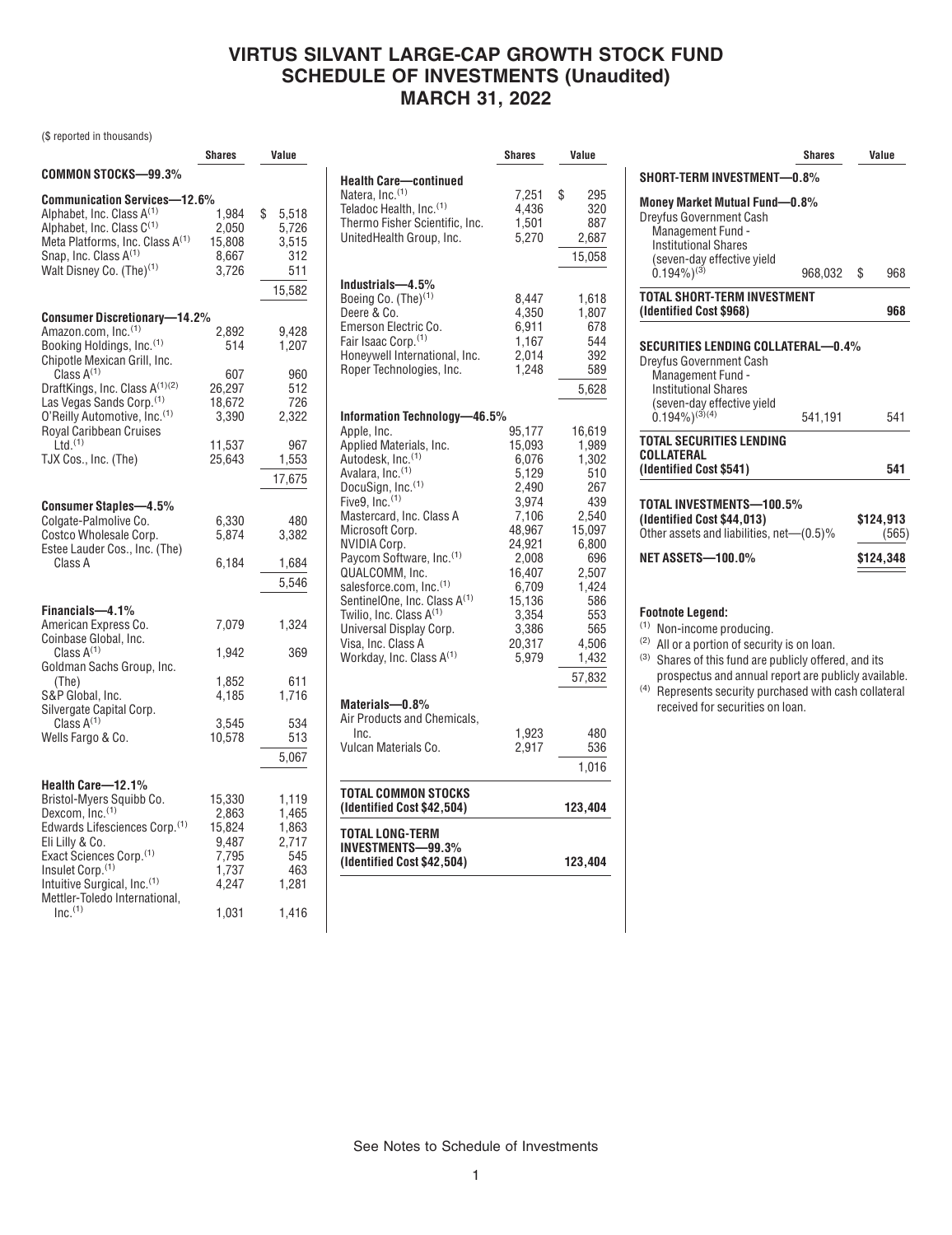## **VIRTUS SILVANT LARGE-CAP GROWTH STOCK FUND SCHEDULE OF INVESTMENTS (Unaudited) (Continued) MARCH 31, 2022**

### (\$ reported in thousands)

The following table summarizes the market value of the Fund's investments as of March 31, 2022, based on the inputs used to value them (See Security Valuation Note 1 in the Notes to Schedule of Investments):

|                               | Total<br>Value at<br>March 31, 2022            | Level 1<br><b>Quoted Prices</b> |
|-------------------------------|------------------------------------------------|---------------------------------|
| Assets:                       |                                                |                                 |
| <b>Equity Securities:</b>     |                                                |                                 |
| <b>Common Stocks</b>          | \$123,404                                      | \$123.404                       |
| Securities Lending Collateral | 541                                            | 541                             |
| Money Market Mutual Fund      | 968                                            | 968                             |
| Total Investments             | \$124,913<br><b>Contract Contract Contract</b> | \$124,913                       |

There were no securities valued using significant observable inputs (Level 2) or significant unobservable inputs (Level 3) at March 31, 2022.

There were no transfers into or out of Level 3 related to securities held at March 31, 2022.

See Notes to Schedule of Investments